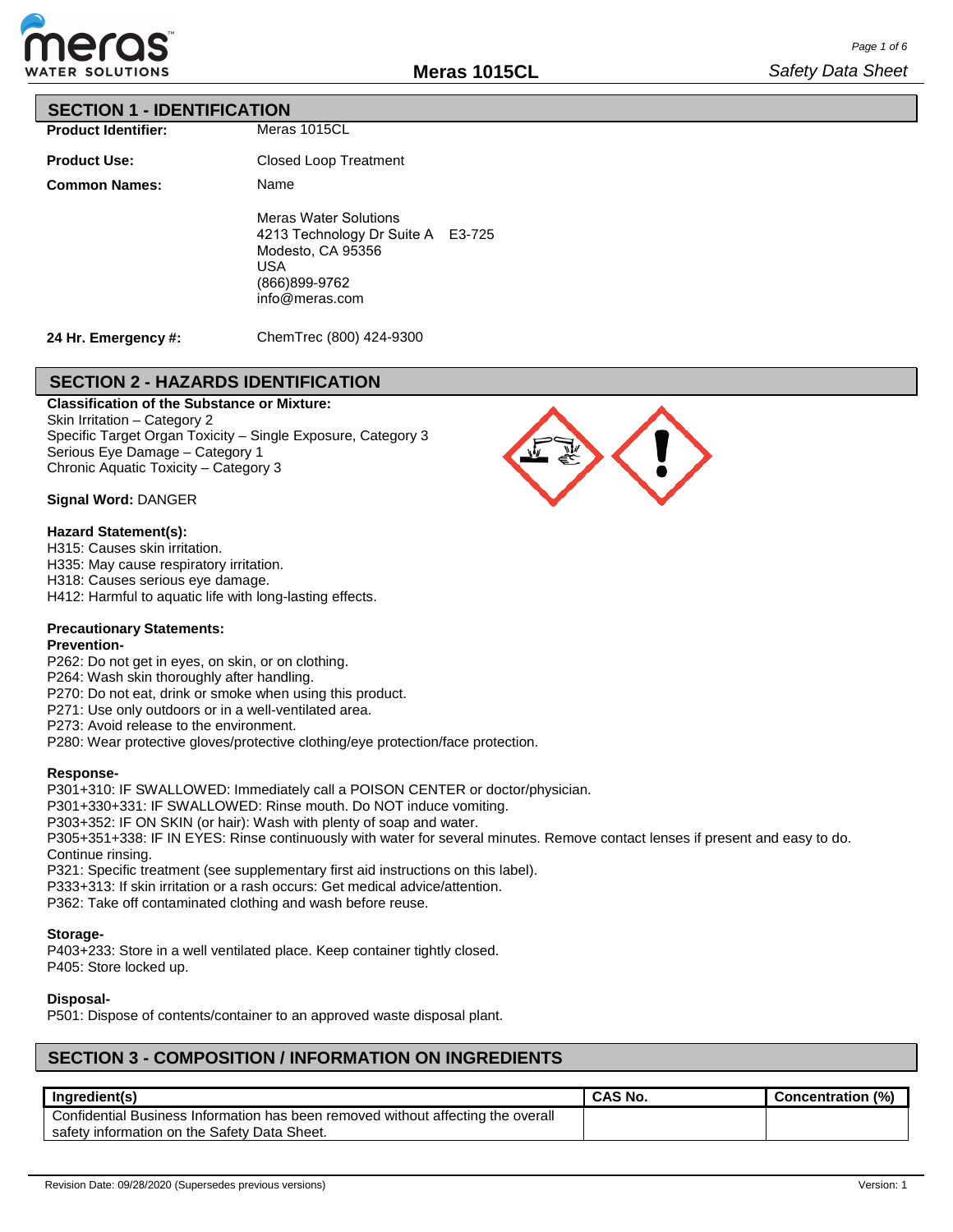

| <b>SECTION 4 - FIRST-AID MEASURES</b>                                                                  |                                                                                                                                                                                                                                                                                                                             |
|--------------------------------------------------------------------------------------------------------|-----------------------------------------------------------------------------------------------------------------------------------------------------------------------------------------------------------------------------------------------------------------------------------------------------------------------------|
| Inhalation:                                                                                            | If this product is inhaled and symptoms occur, move the exposed person to fresh air promptly.<br>Seek medical attention if symptoms persist.                                                                                                                                                                                |
| <b>Skin Contact:</b>                                                                                   | If this product contacts the skin, immediately flush the affected area with soap and water for at<br>least fifteen (15) minutes. If the product penetrates the clothing, promptly remove the<br>contaminated clothing or shoes, and flush the affected area as described. Seek medical attention<br>if irritation persists. |
| <b>Eve Contact:</b>                                                                                    | If this product contacts the eyes, immediately flush eyes with plenty of clean running water for at<br>least fifteen (15) minutes, lifting the upper and lower eyelids occasionally. Remove contact<br>lenses if worn. Seek medical attention if irritation persists.                                                       |
| Ingestion:                                                                                             | If this product is ingested, drink small amounts of water and seek medical attention promptly. Do<br>NOT induce vomiting unless directed to do so by medical personnel. Never give anything by<br>mouth to an unconscious person.                                                                                           |
| <b>Most Important Symptoms And</b><br><b>Effects, Both Acute And Delayed:</b>                          | The most important known symptoms and effects are described in the labelling (see Section 2)<br>and/or Section 11.                                                                                                                                                                                                          |
| <b>Indication Of Any Immediate</b><br><b>Medical Attention And Special</b><br><b>Treatment Needed:</b> | No data available.                                                                                                                                                                                                                                                                                                          |

# **SECTION 5 - FIRE-FIGHTING MEASURES**

| <b>Suitable Extinguishing Equipment:</b> | Water Spray<br>Water Fog<br>Carbon Dioxide<br>Alcohol-Resistant Foam<br>Dry Chemical                                                                                              |
|------------------------------------------|-----------------------------------------------------------------------------------------------------------------------------------------------------------------------------------|
| <b>Special Hazards Arising From The</b>  |                                                                                                                                                                                   |
| <b>Substance Or Mixture:</b>             | Combustion may lead to the release of oxides of carbon, oxides of nitrogen, phosphines.<br>Dried residue can thermally decompose, giving off irritating and possibly toxic fumes. |
| <b>Special Protective Equipment And</b>  |                                                                                                                                                                                   |
| <b>Precautions For Firefighters:</b>     | Use water to cool containers exposed to a fire.                                                                                                                                   |
|                                          | Fire fighters should wear full protective equipment, and have self-contained breathing apparatus<br>available.                                                                    |
|                                          | Use caution. See Section 7 for more information on safe handling.                                                                                                                 |
|                                          | See Section 8 for more information on personal protection equipment. See Section 13 for<br>disposal information.                                                                  |

# **SECTION 6 - ACCIDENTAL RELEASE MEASURES**

| <b>Personal Precautions, Protective</b><br><b>Equipment, And Emergency</b><br><b>Procedures:</b> | Keep from contacting skin or eyes.<br>Avoid breathing vapors, mist or gas.<br>Ensure adequate ventilation.<br>Evacuate personnel to safe areas.<br>Stay upwind of spilled material.                                                                                                                                                                                                                                                                                                                                                                   |
|--------------------------------------------------------------------------------------------------|-------------------------------------------------------------------------------------------------------------------------------------------------------------------------------------------------------------------------------------------------------------------------------------------------------------------------------------------------------------------------------------------------------------------------------------------------------------------------------------------------------------------------------------------------------|
| <b>Environmental Precautions:</b>                                                                | Prevent further release (leakage/spillage) if safe to do so.<br>Run off from fire control or dilution water may cause pollution.<br>Keep out of drains, municipal sewers, open bodies of water, and water course.                                                                                                                                                                                                                                                                                                                                     |
| <b>Methods And Materials For</b><br><b>Containments And Cleaning Up:</b>                         | Safely stop source of spill.<br>Clean up spills immediately.<br>Restrict non-essential personnel from the area.<br>Wear protective clothing, goggles and respirator if ventilation is not adequate.<br>For small spills, dilute with large amounts of water and flush to sewer.<br>For large spills, squeegee and collect the spillage or vacuum the spillage. Place collected<br>spillage into containers for reuse or disposal.<br>Dispose according to local, state or federal regulations at an approved chemical waste<br>reprocessing facility. |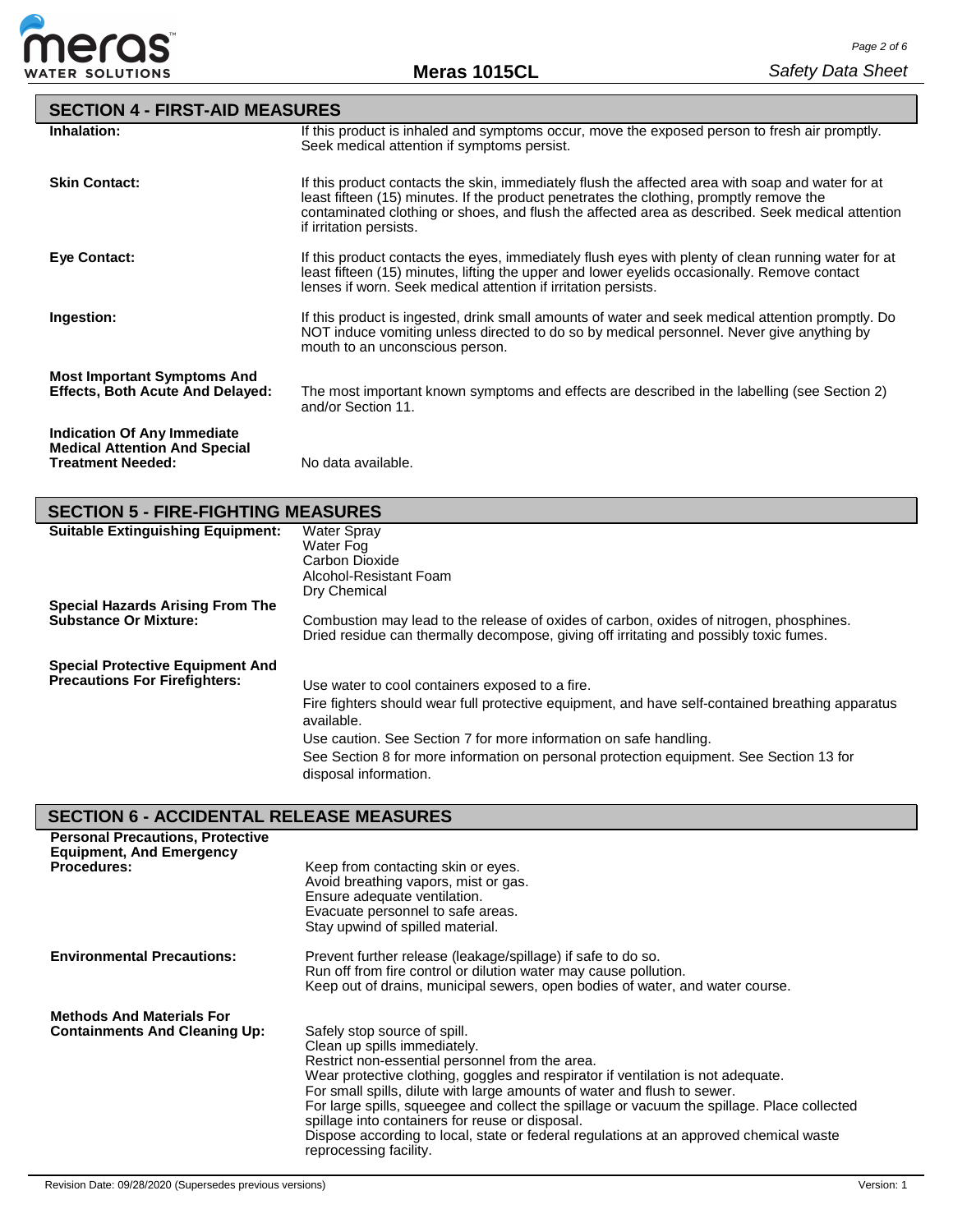

Flush spill area with large amounts of water.

**Reference To Other Sections:** See Section 7 for information on safe handling. See Section 8 for information on personal protection equipment. See Section 13 for information on proper disposal.

#### **SECTION 7 - HANDLING AND STORAGE**

| <b>Handling Precautions:</b>   | Avoid contact with eyes, skin, and/or clothing.                             |
|--------------------------------|-----------------------------------------------------------------------------|
|                                | Avoid breathing vapors and mists.                                           |
|                                | Avoid prolonged or repeated contact.                                        |
|                                | Rinse container before disposal                                             |
|                                | Use approved containers only.                                               |
|                                | Do not expose containers to open flame, excessive heat, or direct sunlight. |
|                                | Do not puncture or drop containers.                                         |
|                                | Handle with care and avoid spillage on the floor.                           |
|                                | Keep material out of reach of children.                                     |
|                                | Keep material away from incompatible materials.                             |
|                                | Wash thoroughly after handling.                                             |
|                                | Ensure adequate ventilation.                                                |
|                                |                                                                             |
| <b>Storage Requirements:</b>   | Keep container tightly closed.                                              |
|                                | Store in a well-ventilated place.                                           |
|                                | Do not store in direct sunlight.                                            |
|                                | The recommended storage temperature is 34°F to 129 °F.                      |
| <b>Incompatible Materials:</b> | Strong alkali, oxidizing materials, and amines                              |
|                                |                                                                             |

## **SECTION 8 - EXPOSURE CONTROLS / PERSONAL PROTECTION**

#### **Exposure Limits:**

| Component(s) | CAS No.  | <u>OSHA</u>                          |                | <b>NIOSH</b>                          |                                             | <b>ACGIH</b>   |                                            |                       |
|--------------|----------|--------------------------------------|----------------|---------------------------------------|---------------------------------------------|----------------|--------------------------------------------|-----------------------|
| Morpholine   | 110-91-8 | PEL<br>20 ppm<br>$70 \text{ mq/m}^3$ | Ceiling<br>N/A | <u>STEL</u><br>30 ppm<br>105 mg/m $3$ | <b>REL</b><br>20 ppm<br>$70 \text{ mg/m}^3$ | Ceiling<br>N/A | 7 L V<br>20 ppm<br>mq/m <sup>3</sup><br>74 | <b>Ceiling</b><br>N/A |

#### **Engineering Controls:**

All ventilation should be designed in accordance with OSHA standard (29 CFR 1910.94).

Use local exhaust at filling zones and where leakage and dust formation is probable. Use mechanical (general) ventilation for storage areas.

Use appropriate ventilation as required to keep Exposure Limits in Air below TLV & PEL limits.

#### **Personal Protective Equipment:**

All safety equipment should be tested and approved under appropriate government standards such as NIOSH (US) or EN 166 (EU). Type of protective equipment should be selected based on concentration amount and conditions of use of this material. Full-face vapor respirator may be required as backup to engineering controls when proper engineering controls are not in place to keep TLV and PEL limits below defined thresholds. Respiratory protection must comply with 29 CFR 1910.134.

Eye/Face-

•Safety glasses or goggles (chemical-resistant).

Skin/Body-

•Gloves (PVC, neoprene, or nitrile).

Respiratory- •N/A

General Hygiene Considerations-

•Handle in accordance with good industrial hygiene and safety practice.

- •Keep away from foodstuffs, beverages, and feed.
- •Wash face, hands, and any exposed skin thoroughly after handling.
- •Appropriately dispose of contaminated clothing; wash before re-use, if applicable.
- •Avoid contact with eyes, skin, and clothing.
- •Do not smoke near the container.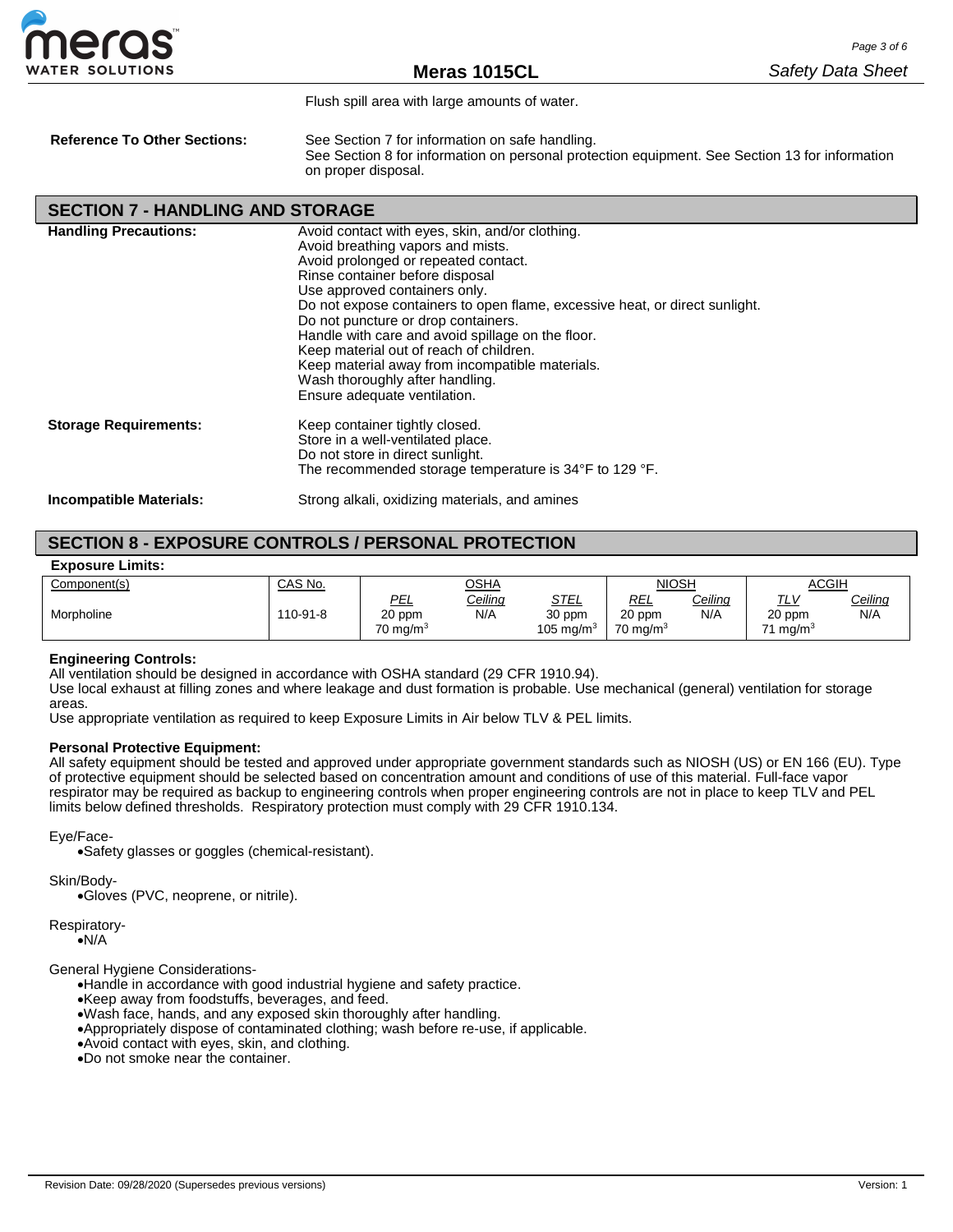

# **SECTION 9 - PHYSICAL AND CHEMICAL PROPERTIES**

| <b>Form: Liquid</b>                                          | Vapor Pressure (Mm Hg): 23.75 mm Hg 0.00                           |
|--------------------------------------------------------------|--------------------------------------------------------------------|
| <b>Color:</b> Pink to red                                    | Vapor Density: No information available.                           |
| <b>Odor: Sweet</b>                                           | Relative Density: 8.51 lbs/gal                                     |
| pH: 9                                                        | <b>Specific Gravity: 1.02</b>                                      |
| Melting/Freezing Point: 32.0 °F                              | <b>Solubility in Water: 100%</b>                                   |
| Initial Boiling Point and Boiling Range: 212.0 °F            | Partition Coefficient (N-Octanol/Water): No information available. |
| <b>Flash Point: N/A</b>                                      | Auto Ignition Temperature: No information available.               |
| Evaporation Rate: No information available.                  | <b>Decomposition Temperature:</b> No information available.        |
| Flammability (Solid, Gas): No information available.         | Viscosity: No information available.                               |
| Upper/Lower Flammability or Explosive Limits: No information | Volatiles (% By Weight): No information available.                 |
| available.                                                   | Volatile Organic Compounds (VOC's): No information available.      |

### **SECTION 10 - STABILITY AND REACTIVITY**

**Reactivity:** Not reactive under normal and ambient conditions **Chemical Stability:** Stable under normal and ambient conditions. **Possibility of Hazardous Reactions:** No possibility of hazardous reactions known. **Conditions to Avoid:** Incompatibilities, flames, ignition sources. **Incompatible Materials:** Strong alkali, oxidizing materials, and amines. **Hazardous Decomposition Products:** Oxides of carbon, oxides of nitrogen, phosphines.

### **SECTION 11 - TOXICOLOGICAL INFORMATION**

| <b>Routes of Entry:</b>                                                                                                                          | Eyes, skin, ingestion, dermal absorption.                                                                                                                                                                                                                                                                                                                                      |
|--------------------------------------------------------------------------------------------------------------------------------------------------|--------------------------------------------------------------------------------------------------------------------------------------------------------------------------------------------------------------------------------------------------------------------------------------------------------------------------------------------------------------------------------|
| <b>Acute Toxicity:</b><br>Oral Toxicity (LD <sub>50</sub> )-<br>Dermal Toxicity (LD <sub>50</sub> )-<br>Inhalation Toxicity (LD <sub>50</sub> )- | 2,553 mg/kg (Rat)<br>1,403 mg/kg (Rabbit)<br>No data available.                                                                                                                                                                                                                                                                                                                |
| <b>Primary Eye Irritation:</b><br><b>Primary Skin Irritation:</b>                                                                                | No data available.<br>No data available.                                                                                                                                                                                                                                                                                                                                       |
| Sensitization:                                                                                                                                   | No data available.                                                                                                                                                                                                                                                                                                                                                             |
| Carcinogenicity:<br>IARC-<br>ACGIH-<br>NTP-<br>OSHA-                                                                                             | Group 3<br>No component of this product present at levels >=0.1% is identified as a carcinogen or potential<br>carcinogen.<br>No component of this product present at levels $>=0.1\%$ is identified as a carcinogen or potential<br>carcinogen.<br>No component of this product present at levels $\epsilon$ = 0.1% is identified as a carcinogen or potential<br>carcinogen. |
| <b>Reproductive Toxicity:</b>                                                                                                                    | No data available.                                                                                                                                                                                                                                                                                                                                                             |
| <b>Specific Target Organ Toxicity-</b><br><b>Single Exposure:</b>                                                                                | No data available.                                                                                                                                                                                                                                                                                                                                                             |
| <b>Specific Target Organ Toxicity-</b><br><b>Repeated Exposure:</b>                                                                              | No data available.                                                                                                                                                                                                                                                                                                                                                             |
| <b>Aspiration Hazard:</b>                                                                                                                        | No data available.                                                                                                                                                                                                                                                                                                                                                             |

#### **SECTION 12 - ECOLOGICAL INFORMATION**

| <b>Ecotoxicity:</b><br>Toxicity to Fish- |  |
|------------------------------------------|--|
|                                          |  |

LD50- Onchorhynchus mykiss (Rainbow Trout): 2,195 mg/l (96 h)

Toxicity to Daphnia and Other Aquatic Invertebrates-

LC<sub>50</sub>- Daphnia magna (Water Flea): 22,000 mg/l (48 h)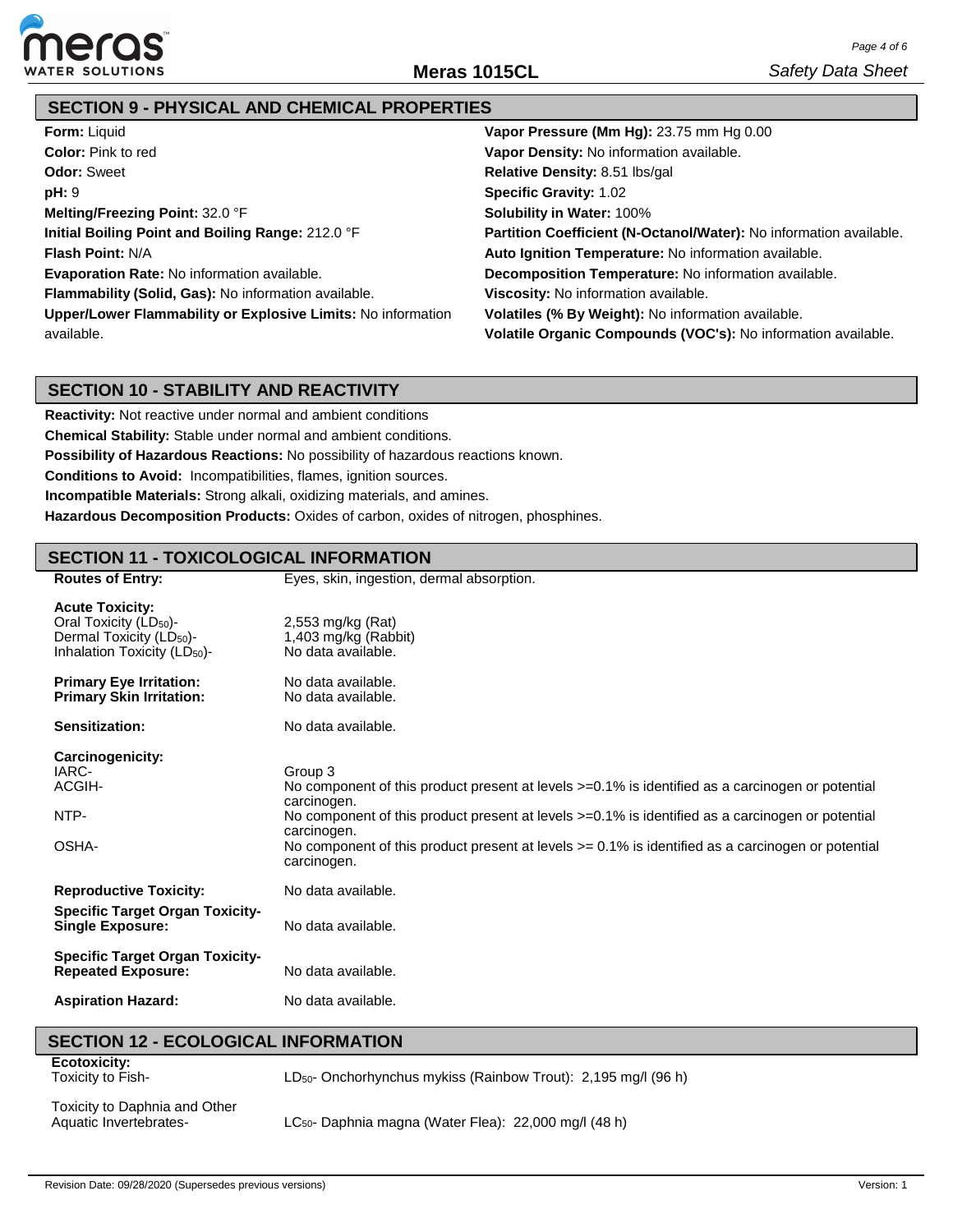

**Meras 1015CL**

| <b>Persistence and Degradability:</b>         | No data available.                                                                                                          |
|-----------------------------------------------|-----------------------------------------------------------------------------------------------------------------------------|
| <b>Bioaccumulation Potential:</b>             | No data available.                                                                                                          |
| <b>Mobility in Soil:</b>                      | No data available.                                                                                                          |
| <b>Results of PBT and vPvB</b><br>Assessment: | Not conducted.                                                                                                              |
| Other Adverse Effects:                        | An environmental hazard cannot be excluded in the event of unprofessional handling or disposal.<br>Harmful to aquatic life. |

#### **SECTION 13 - DISPOSAL CONSIDERATIONS**

**Recommendation:** Hazardous wastes shall be managed responsibly. Contact a licensed professional waste disposal service to dispose of this material. Do not allow product to reach the sewage system. Disposal must comply will local, state, and federal regulations. Do not discharge effluent containing this product into lakes, streams, ponds, estuaries, oceans, or other waters unless in accordance with the requirements of an NPDES permit.

**Cleansing agent:** Water should be used as a cleansing agent to rinse containers and/or soiled PPE.

### **SECTION 14 - TRANSPORTATION INFORMATION**

#### **US DOT**

UN Number: 3082 Class: 9 Packing Group: III Proper Shipping Name: Environmentally Hazardous Substance, liquid, (n,n-diethylhydroxylamine) Marine Pollutant: Yes

#### **IMDG**

UN Number: 3082 Class: 9 Packing Group: III EMS-No.: F-A, S-F Proper Shipping Name: Environmentally Hazardous Substance, liquid, (n,n-diethylhydroxylamine)

#### **IATA**

UN Number: 3082 Class: 9 Packing Group: III Proper Shipping Name: Environmentally Hazardous Substance, liquid, (n,n-diethylhydroxylamine)







#### **SECTION 15 - REGULATORY INFORMATION**

#### **EPA Registration No.:**

**Cal DPR Registration No.:**

|                                  |                                                                                                                                                                                                                                                                                                                               |                 | <b>EPCRA EHS</b> | <b>CERCLA HS</b> | <b>CAA 112r</b> | EPCRA 313 | Prop 65 Listed |
|----------------------------------|-------------------------------------------------------------------------------------------------------------------------------------------------------------------------------------------------------------------------------------------------------------------------------------------------------------------------------|-----------------|------------------|------------------|-----------------|-----------|----------------|
| <b>Listed Hazardous Chemical</b> | CAS No.                                                                                                                                                                                                                                                                                                                       | <b>RQ</b> (lbs) | TPQ (lbs)        | $RQ$ (lbs)       | TQ (lbs)        |           |                |
| None                             |                                                                                                                                                                                                                                                                                                                               |                 |                  |                  |                 |           |                |
|                                  |                                                                                                                                                                                                                                                                                                                               |                 |                  |                  |                 |           |                |
|                                  |                                                                                                                                                                                                                                                                                                                               |                 | Legend           |                  |                 |           |                |
|                                  | EPCRA- Emergency Planning and Community Right-to-Know Act<br>CERCLA- Comprehensive Environmental Response, Compensation and Liability Act<br>CAA- Clean Air Act<br><b>RQ-</b> Release Quantity<br>TPQ-Threshold Planning Quantity<br><b>EPA- Environmental Protection Agency</b><br>DPR- Department of Pesticide Registration |                 |                  |                  |                 |           |                |